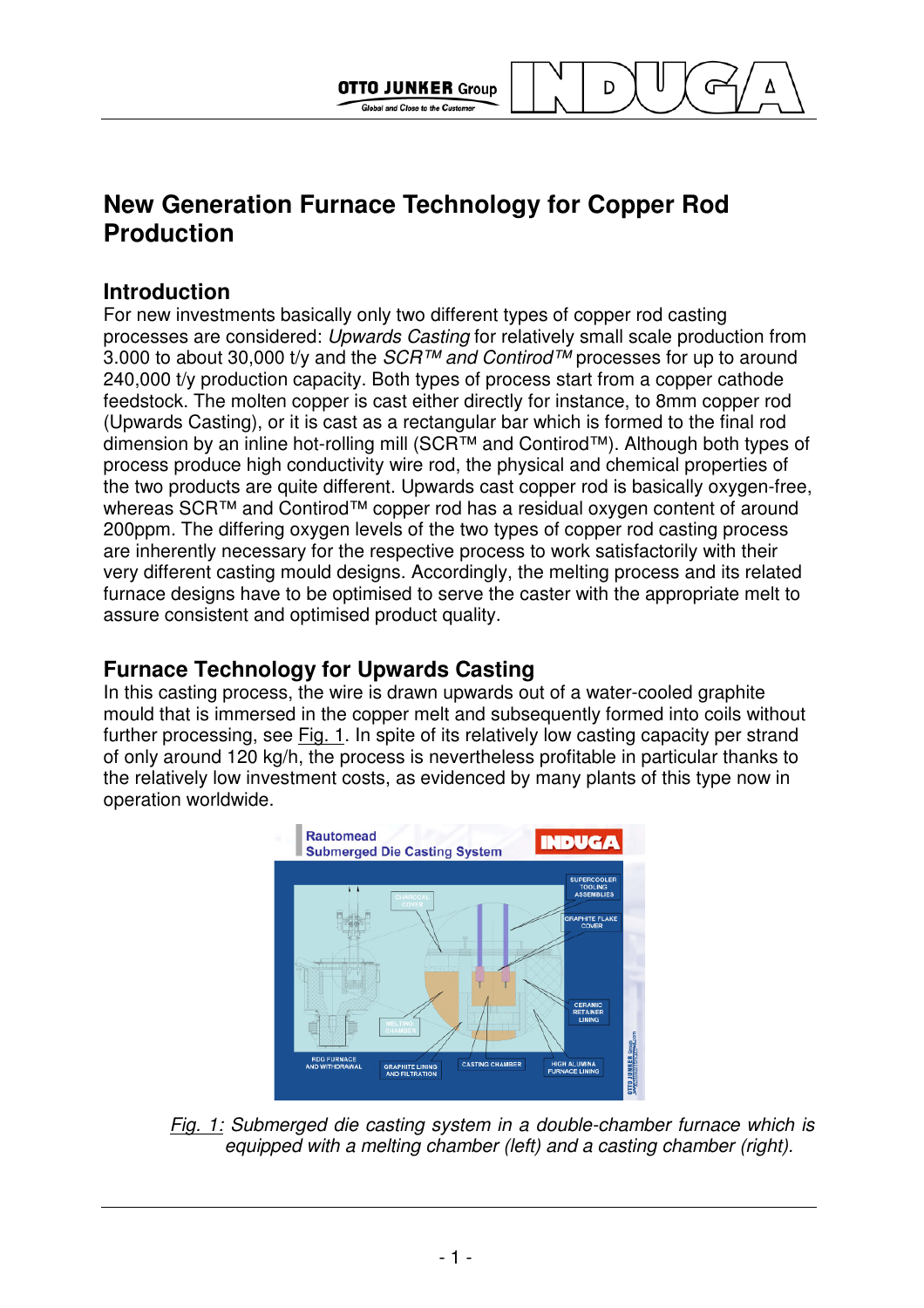On account of its graphite mould, this process requires the copper to be substantially oxygen-free. This is achieved by using a graphite lining system and/or a heavy layer of graphite flake over the melt. As deoxidisation by phosphorous or other additions would destroy the electrical conductivity and as no oxygen is present to tie up impurities in the copper, it is necessary to use high quality Grade A cathode copper feedstock.

**OTTO JUNKER Group** 

D

For cathode charging several methods are available which all share some general features: cathodes are typically delivered in packages which are put on a conveyor or arranged around a circular table by crane or forklift. They are then picked up individually using a vacuum lifter and deposited on a tilting table from where the cathode is charged into the melting furnace.

The following description is related to the joint development of Rautomead® and Induga and firstly shows in Fig. 2 two examples of cathode charging: circular arrangement of cathode packages (left) and linear arrangement on a conveyor (right).





For small scale melting, a combined melting/casting furnace is used as already shown in Fig. 1. It has two separate chambers and is equipped with a double-loop channel inductor that heats up the melting and the casting chamber of the furnace simultaneously.

For higher melt rates, a separate melting furnace is used. First option is a channeltype furnace with syphon discharge, see Fig. 3. Second option is a drum-type melting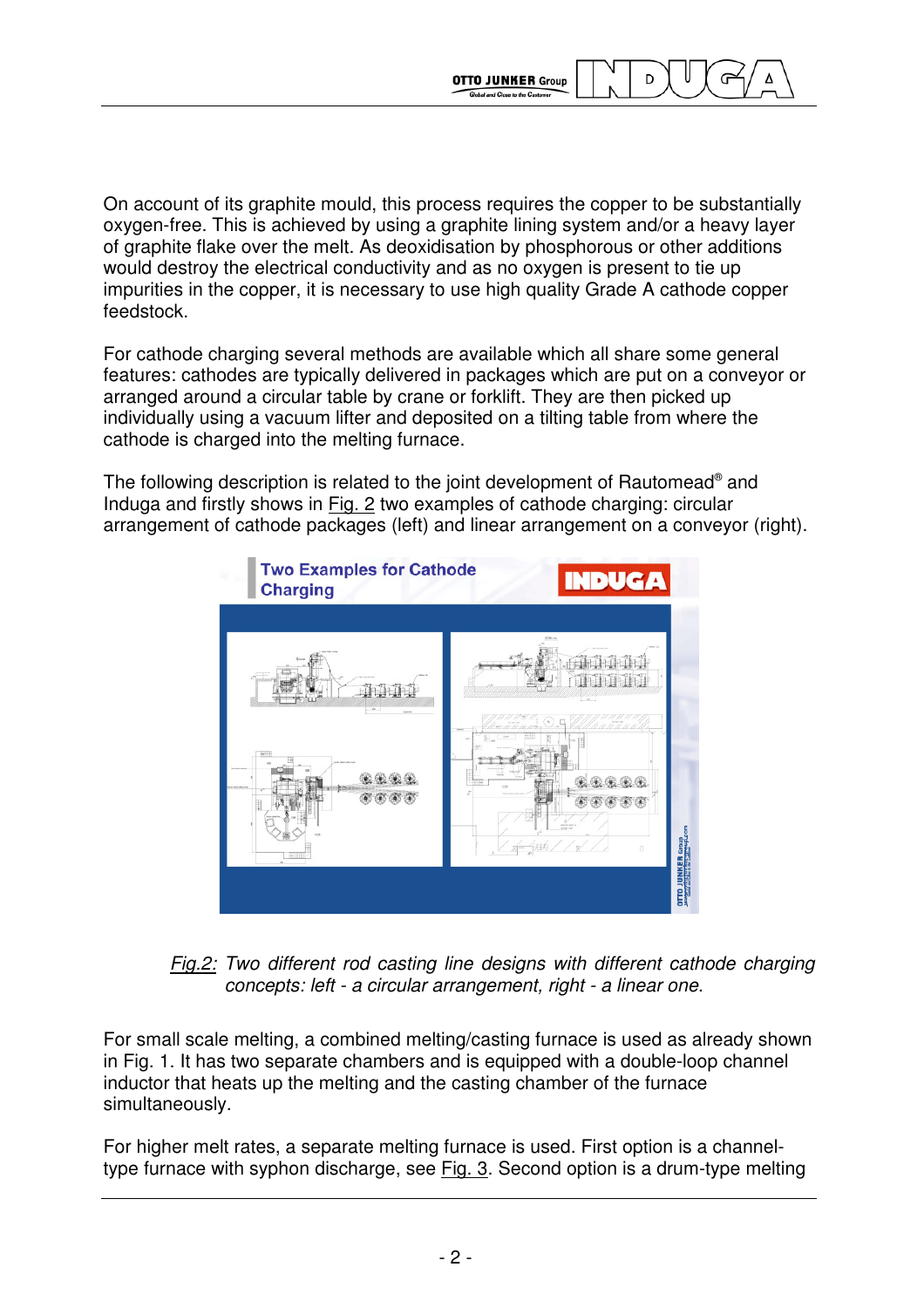

furnace. This is used for melt rates up to 3.5 t/h. The advantage of this furnace shape, shown in Fig. 4, lies in its easy sealing possibilities, which is important for consistent and low oxygen content. Moreover, such a furnace can be equipped with purging plugs offering active deoxidising features, which are superior to the conventional dwell time-based passive deoxidising practice, using only charcoal protection.



Fig. 3: Melting furnace with fixed spout discharge



Fig. 4: Melting furnace with fixed discharge axis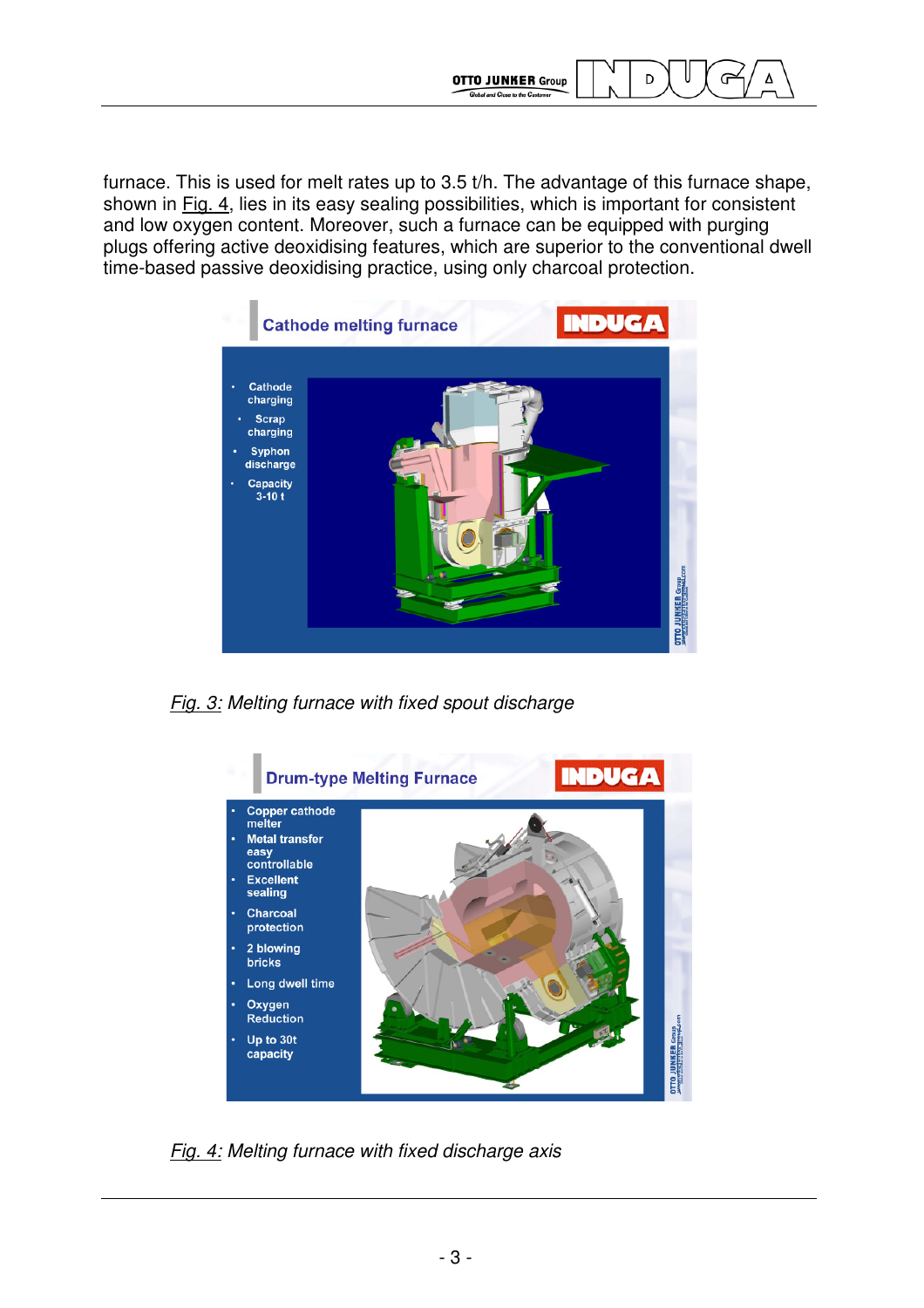For a small casting furnace, reference is again made to where the casting chamber is part of the single furnace used in that process. But higher casting capacities need a separate casting furnace because the relatively large number of coolers require a certain surface area to be arranged and also the temperature has to be kept spacewise constant over the whole area. To get the required OFC grade of max. 3 ppm residual oxygen, the melt surface is completely covered by carbon flake.

**OTTO JUNKER Group** 

D

G

In Fig. 5 a complete production line with 32 strands is shown as an example. This line has an annual capacity of 30,000 tonnes. As can be seen, here the casting furnace is divided into two casting sections separated by a central filling chamber. Each casting section has its own inductor and it is separated by a weir from the refilling chamber of the furnace. This arrangement offers easy access to the rod coolers from both sides of the furnace.



Fig. 5: Complete rod production line with 32 coilers on two levels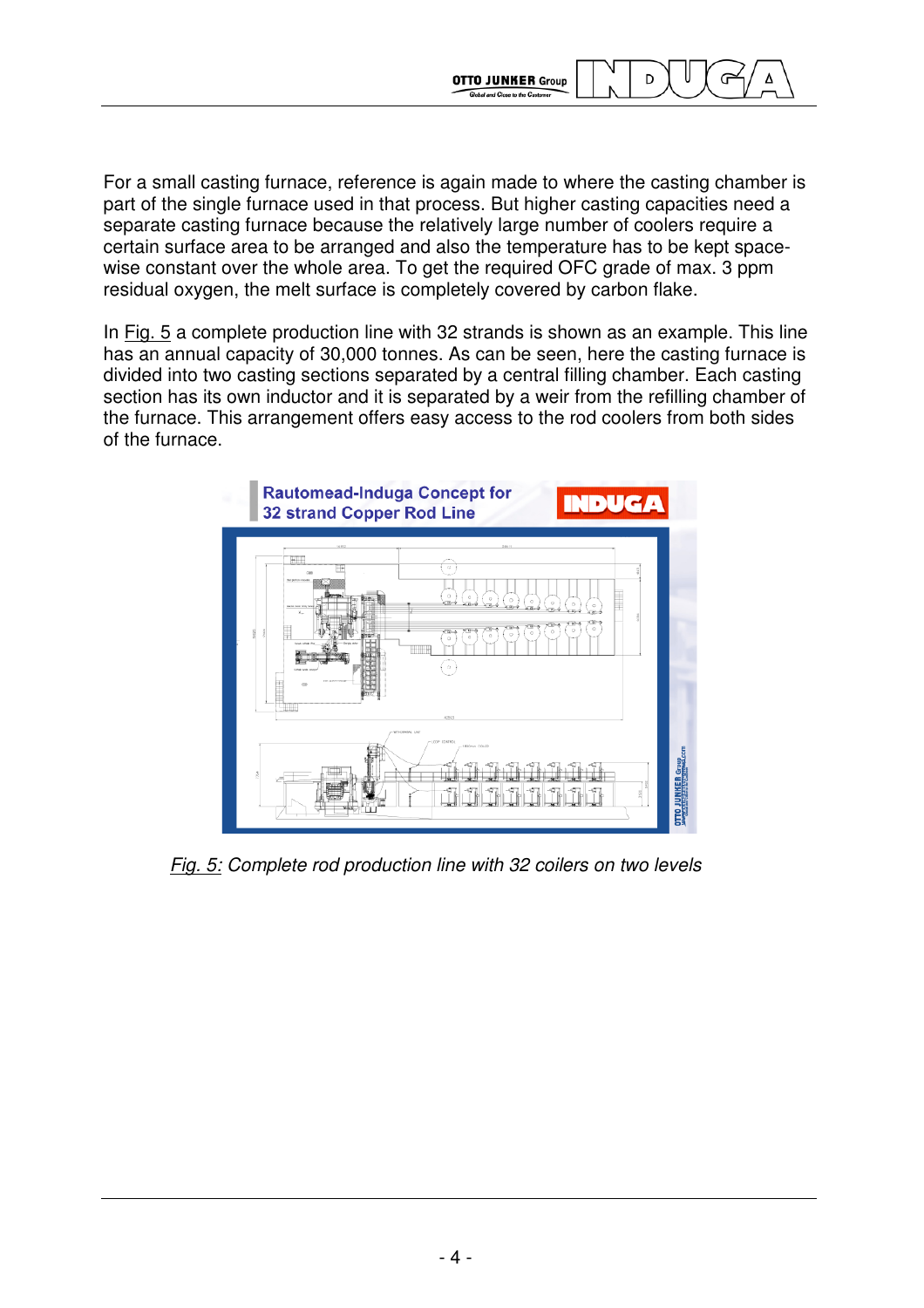

## **Furnace Technology for the SCR™ and Contirod™ Processes**

The lion's share of copper wire rod is produced today in continuous cast-and-roll plants of the SRC™ or Contirod™ designs, equipped with travelling moulds. They differ primarily in the type of mould used. The continuously cast wire bars from both processes have cross-sections of 3600 mm² or more and are hot-rolled down to typically 8 mm wire rod that is then pickled, waxed and formed into coils. The conventional furnace concept of these wire lines is based on a shaft-type furnace for melting, a first transfer launder with an integrated deslagging box, a gas-fired holding furnace and a second transfer launder with stopper-controlled discharge into the tundish of the caster. This concept has been successful for years and is employed in most wire production lines, see Fig. 6.



Fig.  $6$ : Layout of a typical furnace line for the Contirod™ process

Although this furnace concept does its job, there are some natural limitations concerning its process capabilities:

- $\triangleright$  Deslagging is not 100% especially during start-up or if a significant portion of return scrap is used.
- $\triangleright$  The superheating power of the holding furnace is relatively poor.
- $\triangleright$  Temperature control during start-up is sometimes difficult.
- $\triangleright$  The holding furnace function is more or less limited to a buffer function for start-up and stop. There are no metallurgical or thermal dwell time functions.
- $\triangleright$  Precise control of residual Oxygen is difficult.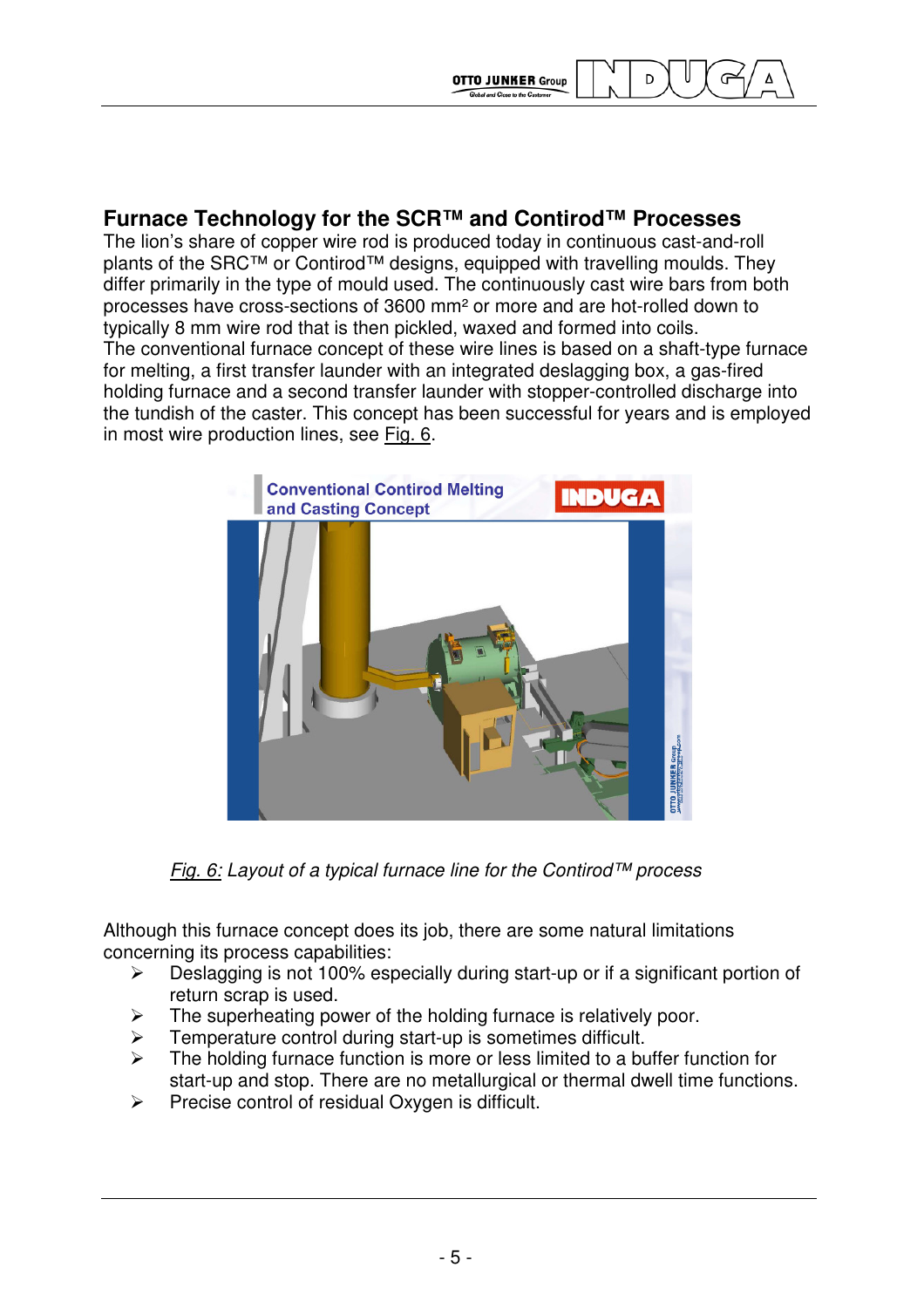

Fig. 7 shows an overview of an improved furnace concept which has been first implemented in the MKM Contirod™ line as it is in operation since 1999 in Hettstedt, Germany. Besides the well known shaft melting furnace it is equipped with three induction heated furnaces: one deslagging furnace, a holding furnace and a casting furnace.



Fig. 7: Schematic side view of the MKM Contirod™ line. The (right hand sided) casting furnace is actually arranged 90 degrees backwards

Fig. 8 shows the design of a corresponding deslagging furnace with a capacity of 6 tonnes and an integrated inductor connecting the two furnace chambers by means of a syphon. The molten copper enters the furnace via a launder and flows continuously into the slag collecting chamber. This chamber can be opened by a hydraulically actuated cover for skimming which is easily done during operation from the rear of that furnace.

From the deslagging chamber the copper enters into a transfer chamber from which it flows through a tube into the holding furnace. On its way the copper has to pass three submerged inductor channels which have a total heating capacity of 250kW. They are used to compensate for heat losses and to allow a small temperature increase from about 1100 to 1120 degrees C. For this, the furnace power is controlled by a submerged thermocouple.

Concerning its deslagging, capability this furnace is superior to a conventional deslagging box because when entering the chamber the metal flow speed is slowed down significantly due to the relatively big volume. In addition the position of the connecting channel is deep under the melt level. Both features guarantee a 100% separation of the shaft furnace slag from the line under all operational conditions. Depending on cathode quality, skimming is necessary about 2-3 times per shift for high and about 5 times per shift for lower grade cathodes.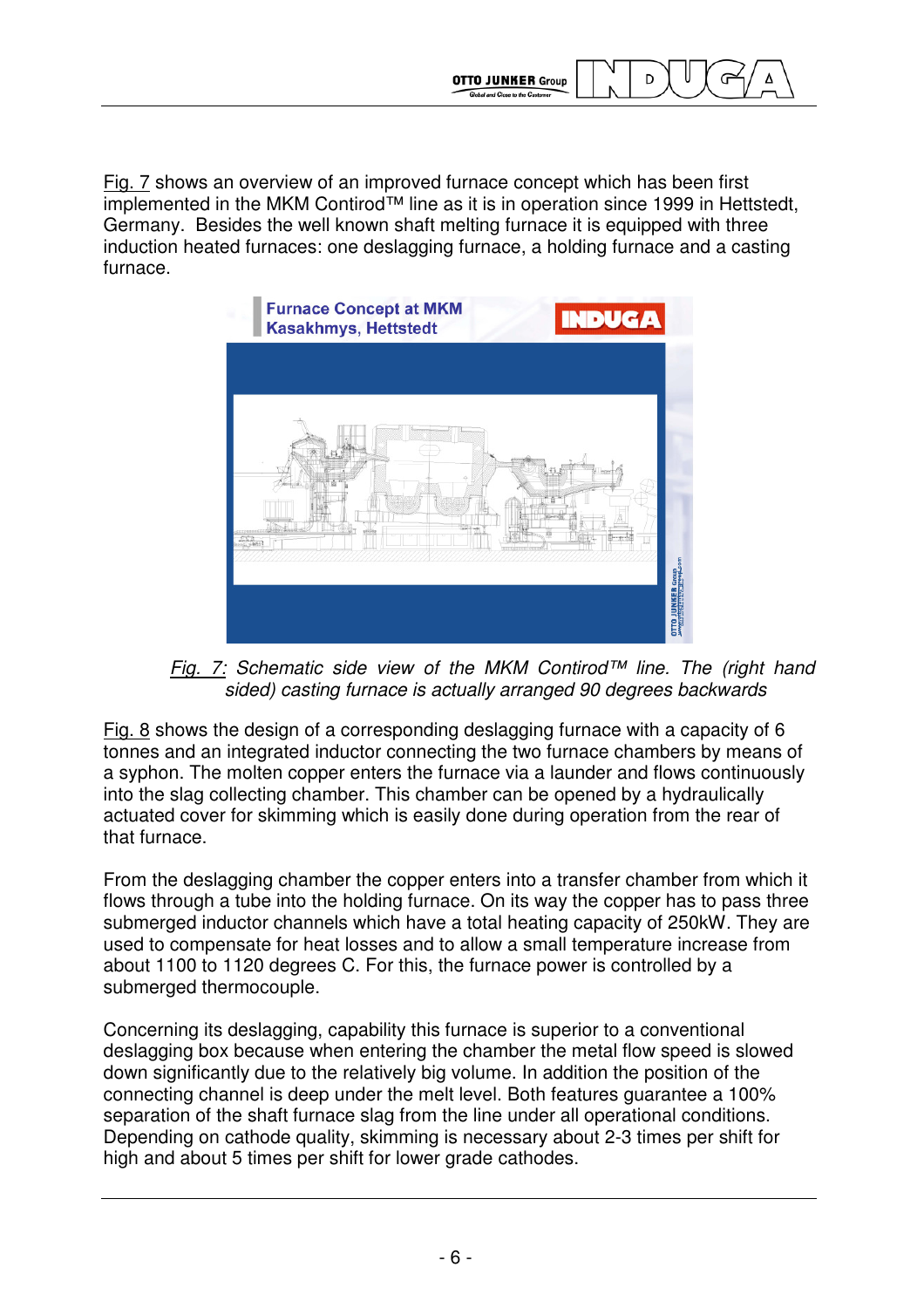On the other hand, the only opening of the transfer chamber is the overflow tube guiding the slag-free and slightly heated molten metal into the holding furnace. Therefore the atmosphere can be easily controlled and any contact with air is safely avoided. As a result this furnace clearly works as a separator between the more-orless open melting part and the closed buffer and casting part.

**OTTO JUNKER Group** 

and Close to the C

D



Fig. 8: Deslagging furnace with syphon and transfer tube

The overall shape of the MKM holding furnace is very similar to the conventional gasfired holder, offering a continuous and controllable outflow independent of the flow rate of the incoming metal. Instead of gas burners, it is heated by two channel type inductors and the syphon-type outflow picks up the metal well underneath the bath level, avoiding any open spout area. Both features are state-of-the art in OFC production lines where practically the same furnace type is used as a melter of cathodes, see Fig. 4.

As a result, the following features can be attributed to this holding furnace concept:

- $\triangleright$  The inductors provide excellent mixing and efficient heating.
- $\triangleright$  The metal temperature can be precisely controlled and refers to the complete furnace content.
- $\triangleright$  The furnace offers a real mass and heat buffer.
- $\triangleright$  Mixing results in partial degassing due to charcoal contact.
- $\triangleright$  Width to height ratio is not critical.
- $\triangleright$  Atmosphere control is easy.
- $\triangleright$  Environmental improvements are obvious.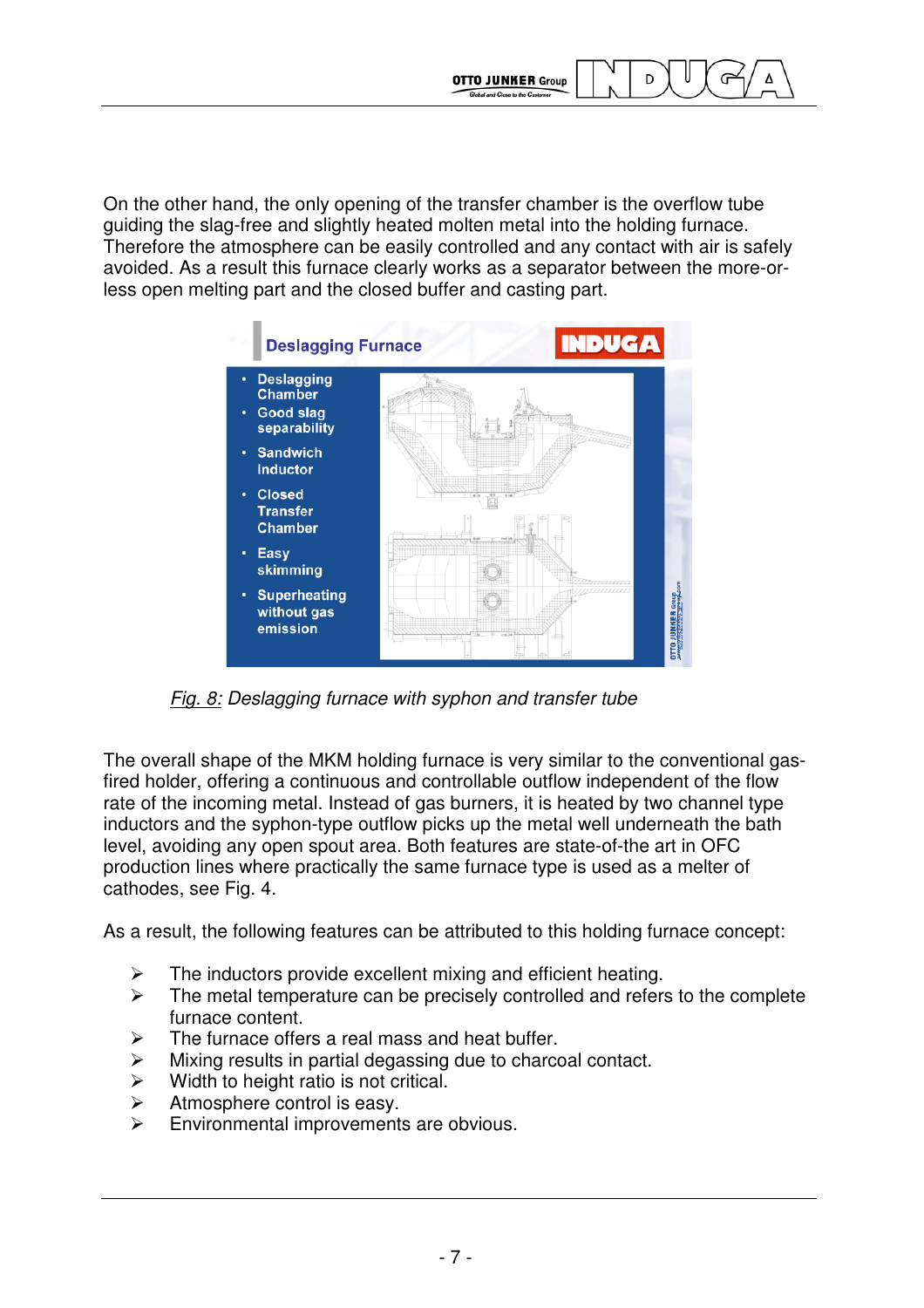

In general, this furnace stabilizes the whole process a lot and assures a consistent and stable metal quality.

The casting furnace, Fig. 9, is the final furnace in the line and has a forehearth which extends above the casting machine and from which the metal is poured into the caster. The flow rate is controlled by a stopper using the mould level signal from the caster. The curved shape of the forehearth has been chosen to provide an excellent view on the mould metal level inside the caster.



Fig. 9: Twin chamber casting furnace with integrated inductor

Compared with a conventional casting launder, the forehearth flanged directly to the furnace has the advantage that it does not have to be additionally heated with gas burners during casting, as the heat losses are compensated for by the direct contact with the metal heated by the inductor. The forehearth merely has to be heated up automatically approx. 15 minutes before the start of casting. Furthermore, the metal arrives at the stopper without the casting stream otherwise necessary, thus significantly reducing contact with the atmosphere.

At the end of casting, the furnace is tilted back to empty the forehearth into the furnace and to expose the nozzle. On the rear of the furnace is a deslagging opening through which the furnace can also be completely emptied.

The metal supply from the holding furnace enters the casting furnace directly through the tilting axis via a runner. This charging situation was chosen so that the furnace can be continuously charged with metal in both tilted positions, i.e. before the start of casting, and in working position as well.